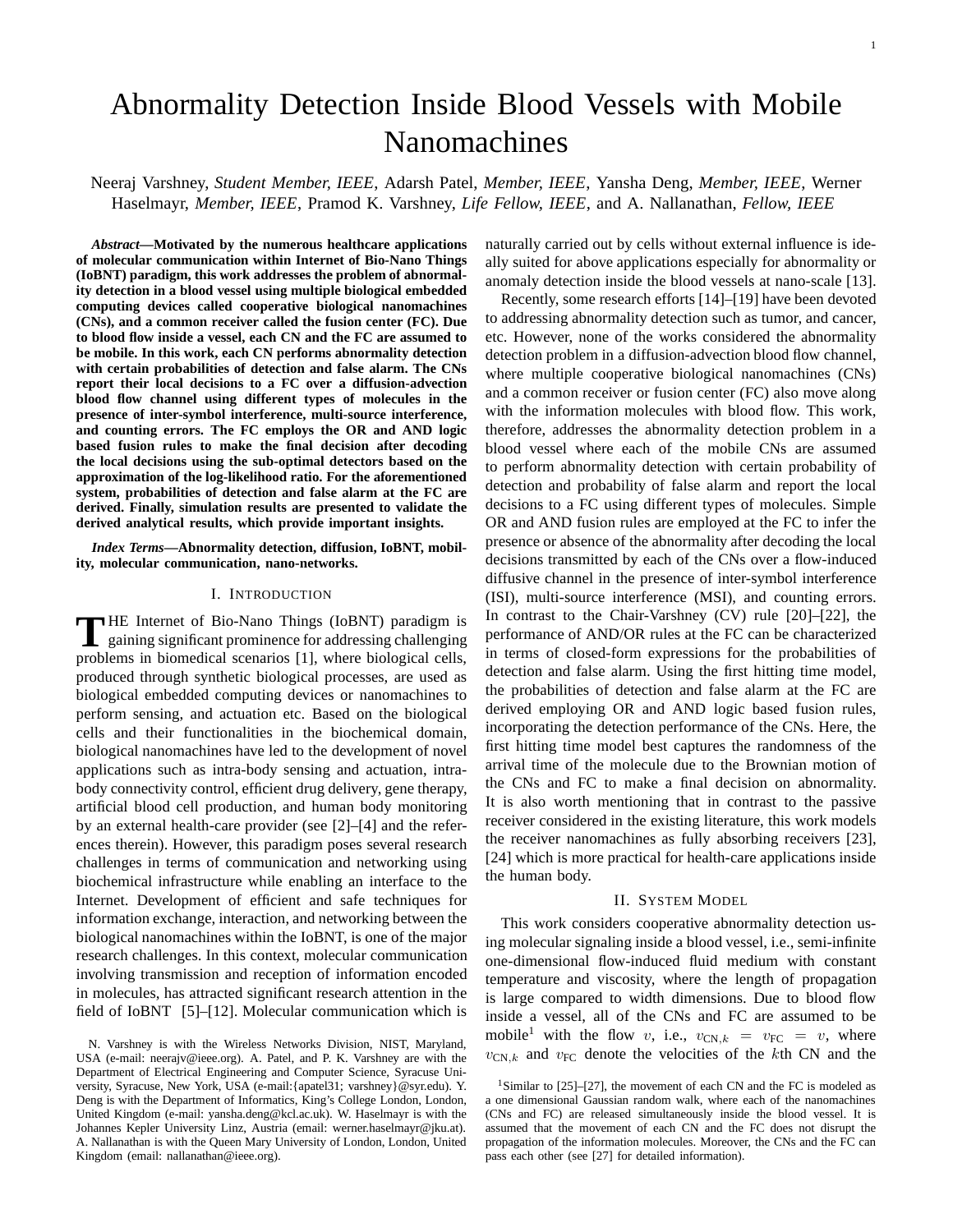FC, respectively, where  $1 \leq k \leq K$ . The diffusion coefficient of the kth mobile CN, located at distance  $d_{0,k}$  from the FC at  $\tau = 0$ , is denoted by  $D_{CN,k}$ , whereas the diffusion coefficient of the FC is denoted by  $D_{FC}$ . One promising application of this work is chrono drug-delivery [28], where CNs detect an event indicating the abnormality inside the blood vessel. For example, each of the CNs can detect the same or different events indicating abnormality by sensing the molecules<sup>2</sup> released from one or more infected tissues. This work considers independent observations at each of the CNs as applicable to various scenarios that include cancer detection in which different CNs can sense (or measure) different gene and protein based biomarkers, nucleic/ amino acids, and a lack of oxygen [17], [29], [30]. Subsequently, each CN independently communicates its local decision to the drug delivery nanomachine, i.e., FC, which decodes each CN decision to collectively decide the presence of abnormality so as to release the drug inside the blood vessel. The procedure for cooperative abnormality detection is given below.

- **Step 1:** Depending on the processing capability, each CN can employ a different decision rule for abnormality detection in the jth time-slot,  $j \in \{1, 2, \dots\}$ . The detection performance<sup>3</sup> of the  $k$ th CN is characterized in terms of its probabilities of detection  $(P_{D,k}^{CN})$  and false alarm  $(P_{F,k}^{CN})$ .
- Step 2: Next, using different types of molecules<sup>4</sup>, each CN transmits its local decision obtained in Step 1 to the FC in the subsequent  $(j + 1)$ th time-slot only if it detects an abnormality otherwise it remains silent.
- **Step 3:** The FC first decodes the local decisions transmitted by each CN over the potentially erroneous diffusive channel using the sub-optimal detector based on the approximation of the log-likelihood ratio. Finally, the FC combines the decoded binary decisions using AND/OR rules to make a final decision to infer the absence or presence of an abnormality inside a blood vessel.

Similar to several existing works [32]–[36] and the references therein, this work also assumes perfect time synchronization between the CNs and the FC to develop various important insights into the system performance. The channel is divided into time-slots of duration  $\tau$ , where the  $(j+1)$ th slot is defined as the time period  $[j\tau, (j + 1)\tau]$  with  $j \in \{1, 2, \dots\}$ and the individual time-slot is comprised of  $N$  sub-slots of duration  $\tilde{\tau}$ . This work also assumes that the abnormality exists either in all N sub-slots of total duration  $N\tilde{\tau}$  or none and the observations in the successive time-slots are assumed independent [18], [37]. Hence, each CN senses the channel for N consecutive sub-slots to take a decision. Upon receiving the local decision from each CN, the FC makes an overall decision at the end of each time-slot of duration  $\tau$ . The number of molecules received at the FC corresponding to the transmission of local decision  $x_k[j] \in \{0,1\}$  by the kth CN in slot  $[j\tau, (j+1)\tau]$  can be expressed as

$$
\widetilde{R}_k[j+1] = \widetilde{S}_k[j+1] + \widetilde{\mathcal{I}}_k[j+1] + \widetilde{N}_k[j+1] + \widetilde{C}_k[j+1], \quad (1)
$$

where  $S_k[j+1]$  represents the number of molecules received in the current  $(j+1)$ th slot and follows a binomial distribution with parameters  $n_k x_k[j]$  and  $q_k^0$ , i.e.,  $\mathcal{B}(n_k x_k[j], q_k^0)$ , where  $n_k$  is the number of type-k molecules transmitted by the kth CN for  $x_k[j] = 1$  and  $q_k^0$  denotes the probability that a transmitted molecule reaches the FC within the current slot. The quantity  $N_k[j + 1]$  denotes MSI, i.e., background noise arising due to molecules received from other sources, which can be modeled as a Gaussian distributed random variable with mean  $\mu_o$  and variance  $\sigma_o^2$  under the assumption that the number of interfering sources is sufficiently large [38]. The approximation still holds for the scenarios when the number of interfering sources is not sufficiently large but they are close to the intended receiver and transmit a large number of interfering molecules [38, Section IV]. Also, note that the noise  $N_k[j+1]$  and the number of molecules  $S_k[i+1]$ received from the intended CN are independent [32]. The term  $C_k[j+1]$  denotes the error in counting the type-k molecules at the FC, also termed as the "counting error". This can be modeled as a Gaussian distributed random variable with zero mean and variance that depends on the average number of molecules received as,  $\sigma_{c,k}^2[j+1] = \mathbb{E}\{\widetilde{R}_k[j+1]\}$  =  $n_k x_k[j] q_k^0 + \mu_o + \sum_{i=2}^j n_k x_k[j-i+1] q_k^{i-1}$  [32], [39]. The quantity  $\mathcal{I}_k[j+1]$  is the ISI arising in slot  $j+1$  due to transmissions in the previous slots and is given as

$$
\widetilde{\mathcal{I}}_k[j+1] = \widetilde{I}_k[2] + \widetilde{I}_k[3] + \cdots + \widetilde{I}_k[j],\tag{2}
$$

where  $\widetilde{I}_k[i] \sim \mathcal{B}(n_k x_k[j-i+1], q_k^{i-1}), 2 \leq i \leq j$  denotes the number of stray molecules received corresponding to the transmission of binary decision  $x_k[j - i + 1] \in \{0, 1\}$  in the  $(j-i+2)$ th slot. Moreover, the probability  $q_k^{j-i}$  that a molecule transmitted by the kth CN in slot  $i \in \{1, 2, \dots, j\}$  arrives at FC during time-slot  $j$  can be obtained as [34, Eq. (1)],  $q_k^{j-i} = \int_{(j-i)\tau}^{(j-i+1)\tau} f_k(t;i)dt$ , where  $\tau = N\tilde{\tau}$  and  $f_k(t;i)$  is the probability density function (PDF) of the first hitting time, i.e., the time required for a molecule to reach the FC. The PDF $f_k(t;i)$  for a flow-induced diffusive channel considering mobile kth CN and FC with flow v, i.e.,  $v_{CN,k} = v_{FC} = v$ ,  $D_{CN,k} \neq 0$ , and  $D_{FC} \neq 0$ , is given by<sup>5</sup> [27, Eq. (16)]

$$
f_k(t; i) = \frac{[i\tau D_{\text{tot},k}D]^{1/2}}{\pi\sqrt{t}w_k(t; i)} e^{\left(\frac{-d_{0,k}^2}{4i\tau D_{\text{tot},k}}\right)} + e^{\left(\frac{-d_{0,k}^2}{4D u_k(t; i)}\right)} \times \frac{d_{0,k}}{\sqrt{4\pi D(u_k(t; i))^3}} \text{erf}\left(\frac{d_{0,k}\sqrt{tD}}{2\sqrt{t\tau D_{\text{tot},k}w_k(t; i)}}\right), \quad (3)
$$

where  $u_k(t; i) \triangleq t + i\tau D_{\text{tot},k}/D$  and  $w_k(t; i) \triangleq i\tau D_{\text{tot},k} + tD$ . The distance  $d_{0,k}$  is the Euclidean distance between the kth CN and the FC at time  $\tau = 0$ , erf(x) denotes the

 $2$ The molecules released from an infected tissue are different from the information carrying molecules between each of the CNs and FC.

<sup>&</sup>lt;sup>3</sup>This work considers  $P_{D,k}^{\text{CN}}[j] = P_{D,k}^{\text{CN}}, P_{F,k}^{\text{CN}}[j] = P_{F,k}^{\text{CN}}, \forall j$  since it is assumed that the characteristics of the channel between the source and the kth CN do not change over time. It is also worth noting that similar to hitting probabilities [31],  $\overline{P}_{D,k}^{\text{CN}}$  and  $P_{F,k}^{\text{CN}}$  at the FC can be estimated at the beginning of the communication process using known training sequences.

<sup>&</sup>lt;sup>4</sup>The molecular propagation of type- $k$  molecules from the  $k$ th CN to the FC occurs via Brownian motion with drift and diffusion coefficient DP.

<sup>5</sup>The derived PDF is also verified through particle-based simulations in [27]. It is worth noting that the PDF in (3) is equivalent to the first hitting time PDF [25, Eq.(6)] for diffusion channels without flow and mobile CNs and FC. This is due to the fact that the effective flow velocity, i.e.,  $v - v_{\text{FC}}$ , considering the relative motion between the information molecules and the FC, is zero as FC is moving with the same flow v i.e.,  $v_{FC} = v$ .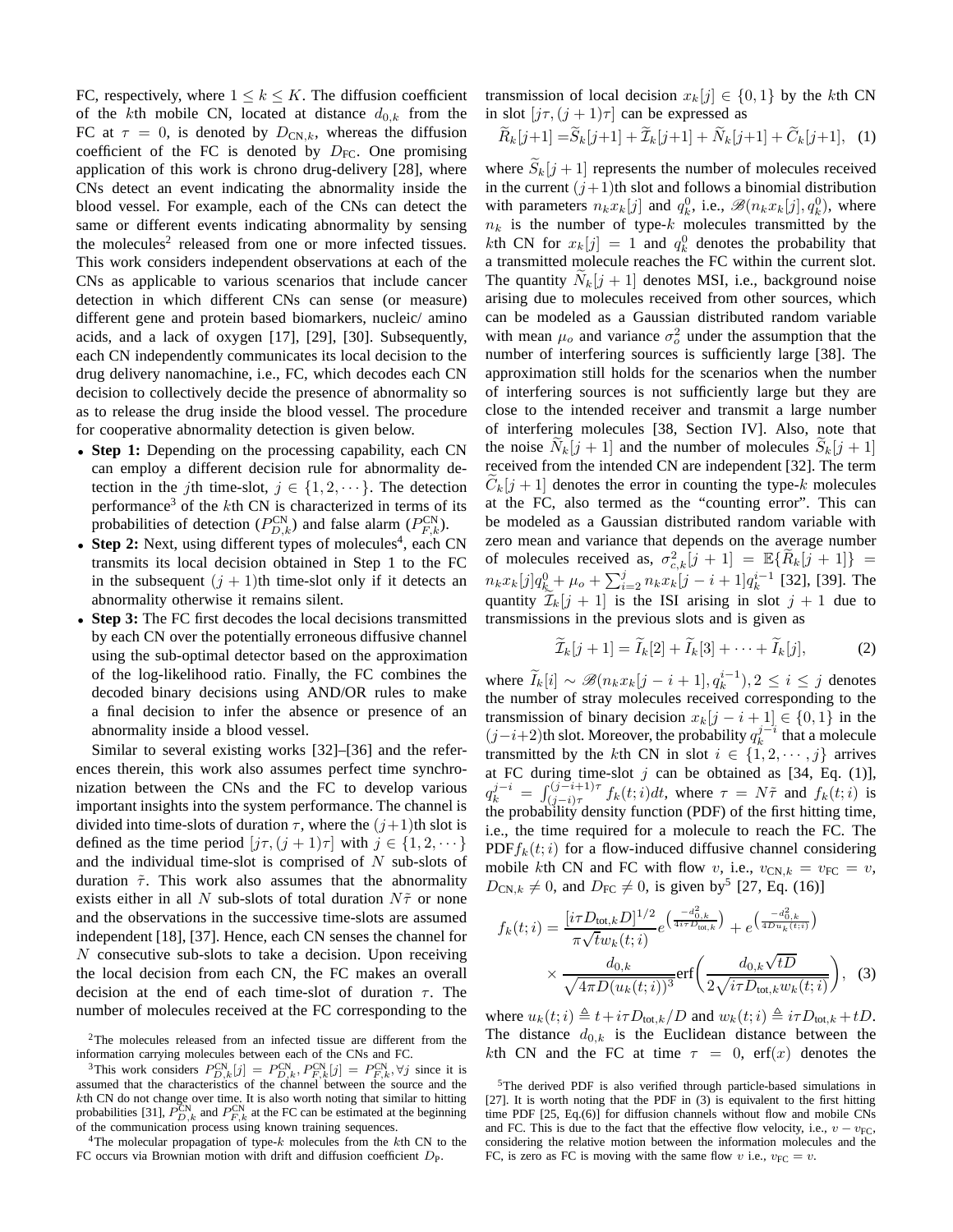standard error function and the quantities  $D_{\text{tot},k}$  and D are defined as,  $D_{\text{tot},k} = D_{\text{CN},k} + D_{\text{FC}}$  and  $D = D_{\text{FC}} + D_{\text{P}}$ respectively. Further, if the number of molecules released by the kth CN satisfy  $n_k q_k^0 \ge 5$  and  $n_k(1 - q_k^0) > 5$  [32], the binomial distribution for  $\widetilde{S}_k[j+1]$  can be approximated by the Gaussian distribution<sup>6</sup> with mean  $\mu_k[j+1] = n_k x_k[j] q_k^0$ and variance  $\sigma_k^2[j+1] = n_k x_k[j]q_k^0(1-q_k^0)$ , i.e.,  $S_k[j+1] \sim$  $\mathcal{N}(n_k x_k[j] q_k^0, n_k x_k[j] q_k^0(1-q_k^0))$  [40]. Similarly, the binomial distribution of  $\overline{I}_k[i], 2 \leq i \leq j$  can be approximated as  $\overline{I}_k[i] \sim$  $\mathcal{N}(\mu_{I,k}[i] = n_k x_k[j-i+1]q_k^{i-1}, \sigma_{I,k}^2[i] = n_k x_k[j-i+1]q_k^{i-1}(1$  $q_k^{i-1}$ )). Further note that  $\widetilde{S}_k[j+1]$  and  $\widetilde{I}_k[i], i = 2, 3, \cdots, j$  are independent since the molecules transmitted in different time slots do not interfere with each other [32], [33]. Based on the system model discussed above, the AND and OR logic based rules at the FC are defined as, *AND rule:* there is abnormality if the decisions obtained from all the CNs report an abnormal state. *OR rule:* there is abnormality if at least one decision obtained at the FC reports an abnormal state.

#### III. DETECTION PERFORMANCE ANALYSIS AT FC

Let  $\mathcal{H}_0$  and  $\mathcal{H}_1$  denote the hypotheses corresponding to the absence and presence of abnormality inside a blood vessel. The average probability of detection  $Q_D^l$  and probability of false alarm  $Q_F^l$  at the FC corresponding to CN transmissions in time-slots 1 to  $l$  are given as

$$
Q_D^l = \frac{1}{l} \sum_{j=1}^l Q_D[j+1], \quad Q_F^l = \frac{1}{l} \sum_{j=1}^l Q_F[j+1], \quad (4)
$$

where  $Q_D[i + 1]$  and  $Q_F[i + 1]$  denote the probabilities of detection and false alarm at the FC corresponding to the transmission by each of the CNs in the  $(j + 1)$ th time-slot. The closed-form expressions for  $Q_D[j+1]$  and  $Q_F[j+1]$  are derived next for AND and OR fusion rules at the FC.

*1)* AND Rule: The probabilities of detection  $Q_D[j + 1]$ and false alarm  $Q_F[j + 1]$  at the FC corresponding to the transmission by each of the CNs in the  $(j+1)$ th time-slot can be derived as

$$
Q_D[j+1] = \Pr(\mathcal{H}_1|\mathcal{H}_1) = \prod_{k=1}^K \Pr(\mathcal{H}_{1,k}^{\text{FC}}|\mathcal{H}_1), \quad (5)
$$

$$
Q_F[j+1] = Pr(\mathcal{H}_1|\mathcal{H}_0) = \prod_{k=1}^K Pr(\mathcal{H}_{1,k}^{FC}|\mathcal{H}_0),
$$
 (6)

where  $Pr(\mathcal{H}_{1,k}^{FC}|\mathcal{H}_1)$  and  $Pr(\mathcal{H}_{1,k}^{FC}|\mathcal{H}_0)$  can be derived as

$$
Pr(\mathcal{H}_{1,k}^{FC}|\mathcal{H}_1) = Pr(\mathcal{H}_{1,k}^{FC}|\mathcal{H}_{0,k}^{CN})Pr(\mathcal{H}_{0,k}^{CN}|\mathcal{H}_1) + Pr(\mathcal{H}_{1,k}^{FC}|\mathcal{H}_{1,k}^{CN})Pr(\mathcal{H}_{1,k}^{CN}|\mathcal{H}_1) = P_{F,k}^{FC}[j+1](1 - P_{D,k}^{CN}) + P_{D,k}^{FC}[j+1]P_{D,k}^{CN},
$$
(7)

$$
\Pr(\mathcal{H}_{1,k}^{\text{FC}}|\mathcal{H}_0) \qquad \qquad D, \kappa D \qquad D, \kappa D \qquad D, \kappa D \qquad D, \kappa D \qquad D, \kappa D \qquad D, \kappa D \qquad D, \kappa D \qquad D, \kappa D \qquad D, \kappa D \qquad D, \kappa D \qquad D, \kappa D \qquad D, \kappa D \qquad D, \kappa D \qquad D, \kappa D \qquad D, \kappa D \qquad D, \kappa D \qquad D, \kappa D \qquad D, \kappa D \qquad D, \kappa D \qquad D, \kappa D \qquad D, \kappa D \qquad D, \kappa D \qquad D, \kappa D \qquad D, \kappa D \qquad D, \kappa D \qquad D, \kappa D \qquad D, \kappa D \qquad D, \kappa D \qquad D, \kappa D \qquad D, \kappa D \qquad D, \kappa D \qquad D, \kappa D \qquad D, \kappa D \qquad D, \kappa D \qquad D, \kappa D \qquad D, \kappa D \qquad D, \kappa D \qquad D, \kappa D \qquad D, \kappa D \qquad D, \kappa D \qquad D, \kappa D \qquad D, \kappa D \qquad D, \kappa D \qquad D, \kappa D \qquad D, \kappa D \qquad D, \kappa D \qquad D, \kappa D \qquad D, \kappa D \qquad D, \kappa D \qquad D, \kappa D \qquad D, \kappa D \qquad D, \kappa D \qquad D, \kappa D \qquad D, \kappa D \qquad D, \kappa D \qquad D, \kappa D \qquad D, \kappa D \qquad D, \kappa D \qquad D, \kappa D \qquad D, \kappa D \qquad D, \kappa D \qquad D, \kappa D \qquad D, \kappa D \qquad D, \kappa D \qquad D, \kappa D \qquad D, \kappa D \qquad D, \kappa D \qquad D, \kappa D \qquad D, \kappa D \qquad D, \kappa D \qquad D, \kappa D \qquad D, \kappa D \qquad D, \kappa D \qquad D, \kappa D \qquad D, \kappa D \qquad D, \kappa D \qquad D, \kappa D \qquad D, \kappa D \qquad D, \kappa D \qquad D, \kappa D \qquad D, \kappa D \qquad
$$

= 
$$
\Pr(\mathcal{H}_{1,k}^{FC}|\mathcal{H}_{0,k}^{CN})\Pr(\mathcal{H}_{0,k}^{CN}|\mathcal{H}_0) + \Pr(\mathcal{H}_{1,k}^{FC}|\mathcal{H}_{1,k}^{CN})\Pr(\mathcal{H}_{1,k}^{CN}|\mathcal{H}_0)
$$
  
=  $P_{F,k}^{FC}[j+1](1-P_{F,k}^{FC}) + P_{D,k}^{FC}[j+1]P_{F,k}^{CN},$  (8)

where  $P_{D,k}^{FC}[j+1]$  and  $P_{F,k}^{FC}[j+1]$  denote the probabilities of detection and false alarm at the FC corresponding to the transmission by the kth CN in the  $(j + 1)$ th time-slot.

2) OR Rule: The probabilities of detection  $Q_D[j+1]$  and false alarm  $Q_F[j+1]$  at FC can be derived as

$$
Q_D[j+1] = Pr(\mathcal{H}_1|\mathcal{H}_1) = 1 - \prod_{k=1}^K Pr(\mathcal{H}_{0,k}^{FC}|\mathcal{H}_1), \qquad (9)
$$

$$
Q_D[i+1] = Pr(\mathcal{H}_1|\mathcal{H}_2) = 1 - \prod_{k=1}^K Pr(\mathcal{H}_1^{FC}|\mathcal{H}_2) \qquad (10)
$$

$$
Q_F[j+1] = Pr(\mathcal{H}_1|\mathcal{H}_0) = 1 - \prod_{k=1}^{K} Pr(\mathcal{H}_{0,k}^{FC}|\mathcal{H}_0), \quad (10)
$$

where  $Pr(\mathcal{H}_{0,k}^{FC}|\mathcal{H}_1)$  and  $Pr(\mathcal{H}_{0,k}^{FC}|\mathcal{H}_0)$  are given as  $P(A)$ FC  $(A)$ 

$$
Pr(\mathcal{H}_{0,k}^{FC}|\mathcal{H}_{1})
$$
\n(11)  
\n=  $Pr(\mathcal{H}_{0,k}^{FC}|\mathcal{H}_{0,k}^{CN})Pr(\mathcal{H}_{0,k}^{CN}|\mathcal{H}_{1}) + Pr(\mathcal{H}_{0,k}^{FC}|\mathcal{H}_{1,k}^{CN})Pr(\mathcal{H}_{1,k}^{CN}|\mathcal{H}_{1})$   
\n=  $(1 - P_{F,k}^{FC}[j+1])(1 - P_{D,k}^{CN}) + (1 - P_{D,k}^{FC}[j+1])P_{D,k}^{CN},$   
\n $Pr(\mathcal{H}_{0,k}^{FC}|\mathcal{H}_{0})$   
\n=  $Pr(\mathcal{H}_{0,k}^{FC}|\mathcal{H}_{0,k}^{CN})Pr(\mathcal{H}_{0,k}^{CN}|\mathcal{H}_{0}) + Pr(\mathcal{H}_{0,k}^{FC}|\mathcal{H}_{1,k}^{CN})Pr(\mathcal{H}_{1,k}^{CN}|\mathcal{H}_{0})$ 

$$
= (1 - P_{F,k}^{\text{FC}}[j+1])(1 - P_{F,k}^{\text{CN}}) + (1 - P_{D,k}^{\text{FC}}[j+1])P_{F,k}^{\text{CN}}.
$$

Now, the closed-form expressions for  $P_{F,k}^{FC}[j+1]$  and  $P_{D,k}^{FC}[j+1]$ 1] can be obtained by formulating the binary hypothesis testing problem using (1) as

$$
\mathcal{H}_{0,k}^{\text{FC}} \text{:} \widetilde{R}_k[j+1] = \widetilde{\mathcal{I}}_k[j+1] + \widetilde{N}_k[j+1] + \widetilde{C}_k[j+1] \tag{13}
$$
\n
$$
\mathcal{H}_{1,k}^{\text{FC}} \text{:} \widetilde{R}_k[j+1] = \widetilde{S}_k[j+1] + \widetilde{\mathcal{I}}_k[j+1] + \widetilde{N}_k[j+1] + \widetilde{C}_k[j+1].
$$

In (13), the number of molecules  $R_k[j+1]$  corresponds to the null and alternative hypotheses following a Gaussian distribution as

$$
\mathcal{H}_{0,k}^{\text{FC}} : \widetilde{R}_k[j+1] \sim \mathcal{N}(\widetilde{\mu}_{k,0}[j+1], \widetilde{\sigma}_{k,0}^2[j+1])
$$
  

$$
\mathcal{H}_{1,k}^{\text{FC}} : \widetilde{R}_k[j+1] \sim \mathcal{N}(\widetilde{\mu}_{k,1}[j+1], \widetilde{\sigma}_{k,1}^2[j+1]),
$$
 (14)

where the mean  $\tilde{\mu}_{k,0}[j+1]$  and the variance  $\tilde{\sigma}_{k,0}^2[j+1]$  under the null hypothesis  $\mathcal{H}_{0,k}^{FC}$  are calculated as

$$
\widetilde{\mu}_{k,0}[j+1] = \sum_{i=2}^{j} \beta_k n_k q_k^{i-1} + \mu_o,
$$
\n(15)  
\n
$$
\widetilde{\sigma}_{k,0}^2[j+1] = \sum_{i=1}^{j} \left\{ \beta_k n_k q_k^{i-1} (1 - q_k^{i-1}) + \beta_k (1 - \beta_k) \right\}
$$

$$
[j+1] = \sum_{i=2} {\beta_k n_k q_k^{i-1} (1 - q_k^{i-1}) + \beta_k (1 - \beta_k)
$$
  
 
$$
\times (n_k q_k^{i-1})^2 + \sigma_o^2 + \tilde{\mu}_{k,0} [j+1],
$$
 (16)

and the probability  $\beta_k$  is given as  $\beta_k = \Pr(x_k[j-i+1]=1|\mathcal{H}_1)$  $Pr(\mathcal{H}_1) + Pr(x_k[j-i+1] = 1|\mathcal{H}_0)Pr(\mathcal{H}_0) = P_{D,k}^{CN} \beta + P_{F,k}^{CN}(1-\beta),$ where  $\beta$  denotes the probability of occurrence of the abnormality. Similarly, mean  $\tilde{\mu}_{k,1}[j+1]$ , variance  $\tilde{\sigma}_{k,1}^2[j+1]$ under the alternative hypothesis  $\mathcal{H}_{1,k}^{\text{FC}}$  are derived as<sup>7</sup>

$$
\widetilde{\mu}_{k,1}[j+1] = n_k q_k^0 + \widetilde{\mu}_{k,0}[j+1],\tag{17}
$$

$$
\tilde{\sigma}_{k,1}^2[j+1] = n_k q_k^0(2 - q_k^0) + \tilde{\sigma}_{k,0}^2[j+1].
$$
 (18)

Employing the above results in the likelihood ratio test (LRT), the test at the FC corresponding to the transmission by the  $k$ th CN can be seen as [26, Theorem 1]

$$
T(\widetilde{R}_k[j+1]) = \widetilde{R}_k[j+1] \underset{\mathcal{H}_{0,k}^{\text{FC}}}{\geq} \gamma'_k[j+1],\tag{19}
$$

<sup>7</sup>It is worth noting that deriving the exact optimal LRT detector is computationally cumbersome [17], as it involves computing the likelihoods of all the possible combinations of previously sent symbols conditioned over the two hypotheses. Therefore, similar to [33], [41], this work obtains suboptimal detectors where the mean and the variance under null and alternative hypotheses are given in terms of average number of interfering molecules.

<sup>&</sup>lt;sup>6</sup>This approximation is reasonable when  $n_k q_k^0 > 5$  and  $n_k(1 - q_k^0) > 5$ [32], [33], [40]. It is also worth mentioning that this Gaussian assumption is also applicable under mobile kth CN and mobile FC scenario assuming the number of molecules  $n_k$  released by the kth CN to be sufficiently large.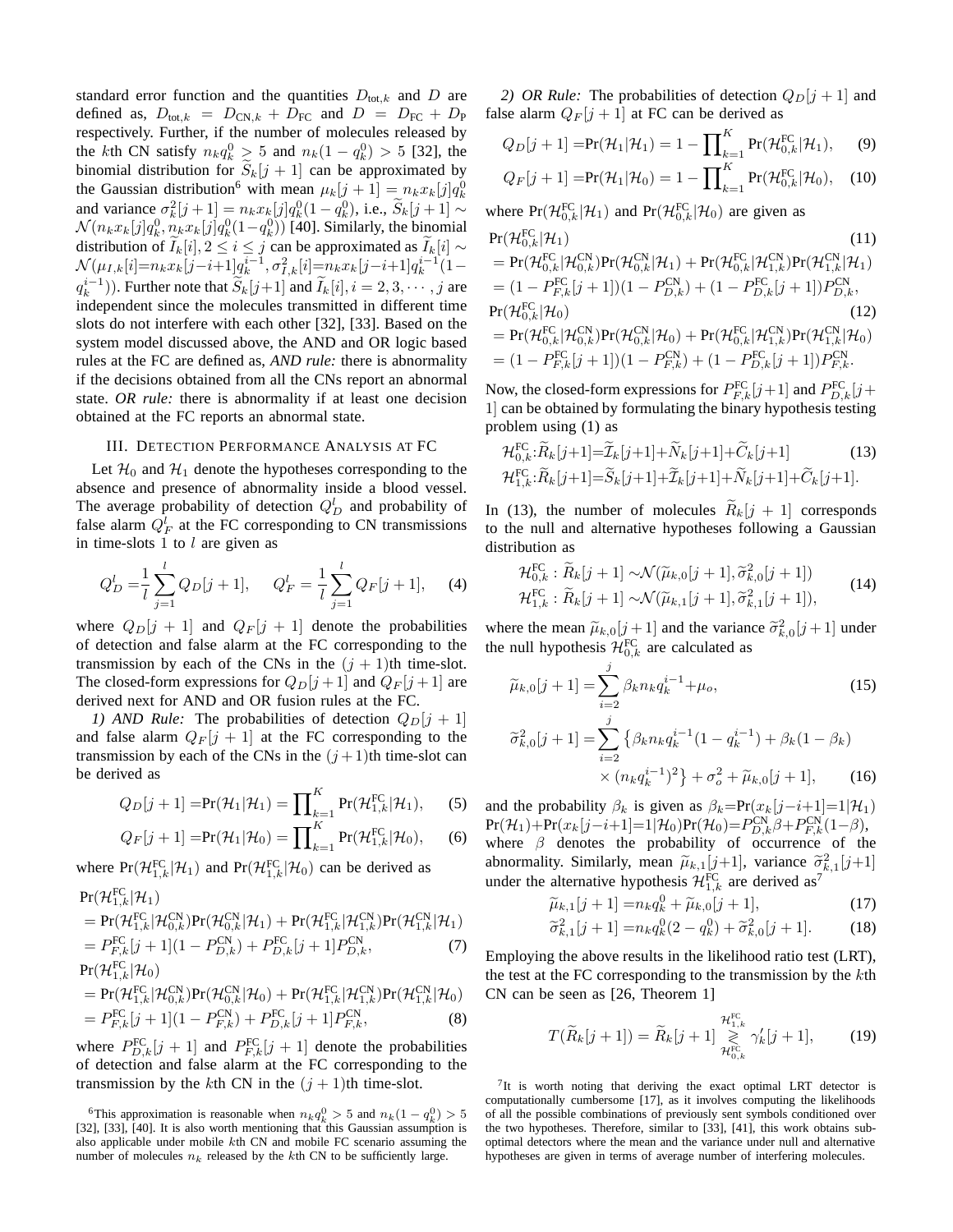

Fig. 1: Detection performance at the FC employing OR and AND fusion rules with (a) different detection performance at the CNs with slot duration  $\tau = 0.05$  s, (b) different mobility conditions with  $\tau = 0.05$  s and the detection performance at the CNs as ( $P_{D,1}^{\text{CN}} = 0.9$ ,  $P_{F,1}^{\text{CN}} = 0.15$ ),  $(P_{D,2}^{\text{CN}} = 0.81, P_{F,2}^{\text{CN}} = 0.25), (P_{D,3}^{\text{CN}} = 0.76, P_{F,3}^{\text{CN}} = 0.30),$  and (c) different values of  $\tau$ .

where the decision threshold  $\gamma'_k[j+1]$  is given as

$$
\gamma'_{k}[j+1] = \sqrt{\gamma_{k}[j+1]} - \alpha_{k}[j+1].
$$
 (20)

In (20), the quantities  $\gamma_k[j+1]$  and  $\alpha_k[j+1]$  are defined as

$$
\alpha_{k}[j+1] = \frac{\widetilde{\mu}_{k,1}[j+1]\widetilde{\sigma}_{k,0}^{2}[j+1] - \widetilde{\mu}_{k,0}[j+1]\widetilde{\sigma}_{k,1}^{2}[j+1]}{\widetilde{\sigma}_{k,1}^{2}[j+1] - \widetilde{\sigma}_{k,0}^{2}[j+1]},
$$
  

$$
\gamma_{k}[j+1] = \frac{2\widetilde{\sigma}_{k,1}^{2}[j+1]\widetilde{\sigma}_{k,0}^{2}[j+1]}{\widetilde{\sigma}_{k,1}^{2}[j+1] - \widetilde{\sigma}_{k,0}^{2}[j+1]} \ln \left[ \frac{(1-\beta_{k})\widetilde{\sigma}_{k,1}[j+1]}{\beta_{k}\widetilde{\sigma}_{k,0}[j+1]} \right]
$$

$$
+(\alpha_{k}[j+1])^{2} + \frac{\widetilde{\mu}_{k,1}^{2}[j+1]\widetilde{\sigma}_{k,0}^{2}[j+1] - \widetilde{\mu}_{k,0}^{2}[j+1]\widetilde{\sigma}_{k,1}^{2}[j+1]}{\widetilde{\sigma}_{k,1}^{2}[j+1] - \widetilde{\sigma}_{k,0}^{2}[j+1]}.
$$

Now, using the above test, the expressions for the  $P_{D,k}^{FC}[j+1]$ and  $P_{F,k}^{FC}[j + 1]$  can be obtained as

$$
P_{D,k}^{\text{FC}}[j+1] = Q\left(\frac{\gamma_k'[j+1] - \widetilde{\mu}_{k,1}[j+1]}{\widetilde{\sigma}_{k,1}[j+1]}\right),\qquad(21)
$$

$$
P_{F,k}^{\text{FC}}[j+1] = Q\left(\frac{\gamma_k'[j+1] - \widetilde{\mu}_{k,0}[j+1]}{\widetilde{\sigma}_{k,0}[j+1]}\right). \tag{22}
$$

### IV. SIMULATION RESULTS AND CONCLUSION

For simulation purposes, the abnormality is considered to occur with probability  $\beta = 0.2$  and the various parameters are set as in [33]: the diffusion coefficient  $D_P = 242.78 \times 10^{-12}$  $m^2$ /s, the number of slots  $l=10$ , the number of CNs  $K=3$  with distances  $d_{0,1} = 20 \ \mu \text{m}$ ,  $d_{0,2} = 15 \ \mu \text{m}$ ,  $d_{0,3} = 10 \ \mu \text{m}$  from the FC at  $\tau = 0$ , the number of molecules transmitted  $n_k = 100$ for  $x_k[j] = 1 \forall j$ , and each CN and FC are assumed to be mobile with diffusion coefficients  $D_{CN,k} = D_{FC} = 2 \times 10^{-10}$  $\rm m^2/s$  under flow-induced diffusive channel with drift velocity  $v = 3 \times 10^{-3}$  m/s. Moreover, the detection performance at the CNs is as shown in Fig. 1 where  $P_{D,k}^{\text{CN}}[j] = P_{D,k}^{\text{CN}}, P_{F,k}^{\text{CN}}[j] =$  $P_{F,k}^{CN}, \forall j$  and the MSI at the FC is modeled as a Gaussian distributed RV with mean  $\mu_o = 10$  and variance  $\sigma_o^2 = 10$ .

Fig. 1a demonstrates the detection performance at the mobile FC considering different detection performances at the mobile CNs. First, it can be observed from Fig. 1a that the analytical values derived in (4) match exactly with the simulation results, thereby validating the derived analytical results. Further, the detection performance at the FC heavily depends on the detection performance of the CNs. The detection performance at the mobile FC significantly improves with the improvement in the detection performance of mobile CNs.

One can also observe that at low values of the probability of false alarm  $(Q_F^l)$ , the AND fusion rule outperforms the OR rule. However, as the value of  $Q_F^l$  increases, significant increase in performance gain of the OR rule can be observed over the AND rule. For low  $Q_F^l$ , it is intuitive that the probability of detection  $(Q_D^l)$  for the AND rule will be better than the OR rule because the AND rule decides  $\mathcal{H}_1$  only when all the mobile CNs say  $\mathcal{H}_1$ . However, for higher values of  $Q_F^l$ , i.e., each mobile CN is likely to be in error, the increase in the  $Q_D^l$  for the AND rule will be more than the OR rule.

Fig. 1b shows the impact of mobility on the detection performance at the FC employing both OR and AND fusion rules, where  $D_{CN,k}, D_{FC}$  are zero for fixed CNs and FC as considered in [1, Fig. 2d]. It can be seen that in comparison to the fixed or static case, the detection performances at the FC under OR and AND rules significantly degrade for the scenario when each CNs and FC are mobile in a flow-induced diffusive medium with  $v = 3 \times 10^{-3}$  m/s. This is due to the fact that the probability of a molecule reaching the FC within the current slot, i.e.,  $q_k^0$  progressively decreases while the ISI from previous slots increases as  $D_{CN,k}, D_{FC}$  increase due to mobility. It is also important to note that the crossover point, after which the OR fusion rule performs better than the AND rule, decreases from  $(Q_D^l = 0.79, Q_F^l = 0.3)$  to  $(Q_D^l = 0.64, Q_F^l = 0.27)$  with the increase in  $D_{CN,k}$  and  $D_{FC}$ .

Fig. 1c illustrates the detection performance at the FC for different values of slot duration  $(\tau)$ , where each CN and FC are mobile with diffusion coefficient  $2 \times 10^{-10}$  m<sup>2</sup>/s. It is shown that the detection performance at the mobile FC considering OR and AND fusion rules improves as  $\tau$  increases from 0.05 s to 0.2 ms. However, the detection performance at the mobile FC saturates for further increase in  $\tau$ . This is due to the fact that the performance at the mobile FC is dominated by the detection performance of the mobile CNs. Additional simulation results can be seen in [42].

*Conclusion*: This work analyzed the performance of cooperative abnormality detection with multiple CNs and a FC employing OR/ AND fusion rules, where each CN reports its local decision to the FC over a flow-induced diffusive channel with ISI, MSI and counting errors. Future studies can focus on dependent observations at the CNs as well as on modeling of the CN to FC link in 3-dimensional (3-D) scenarios.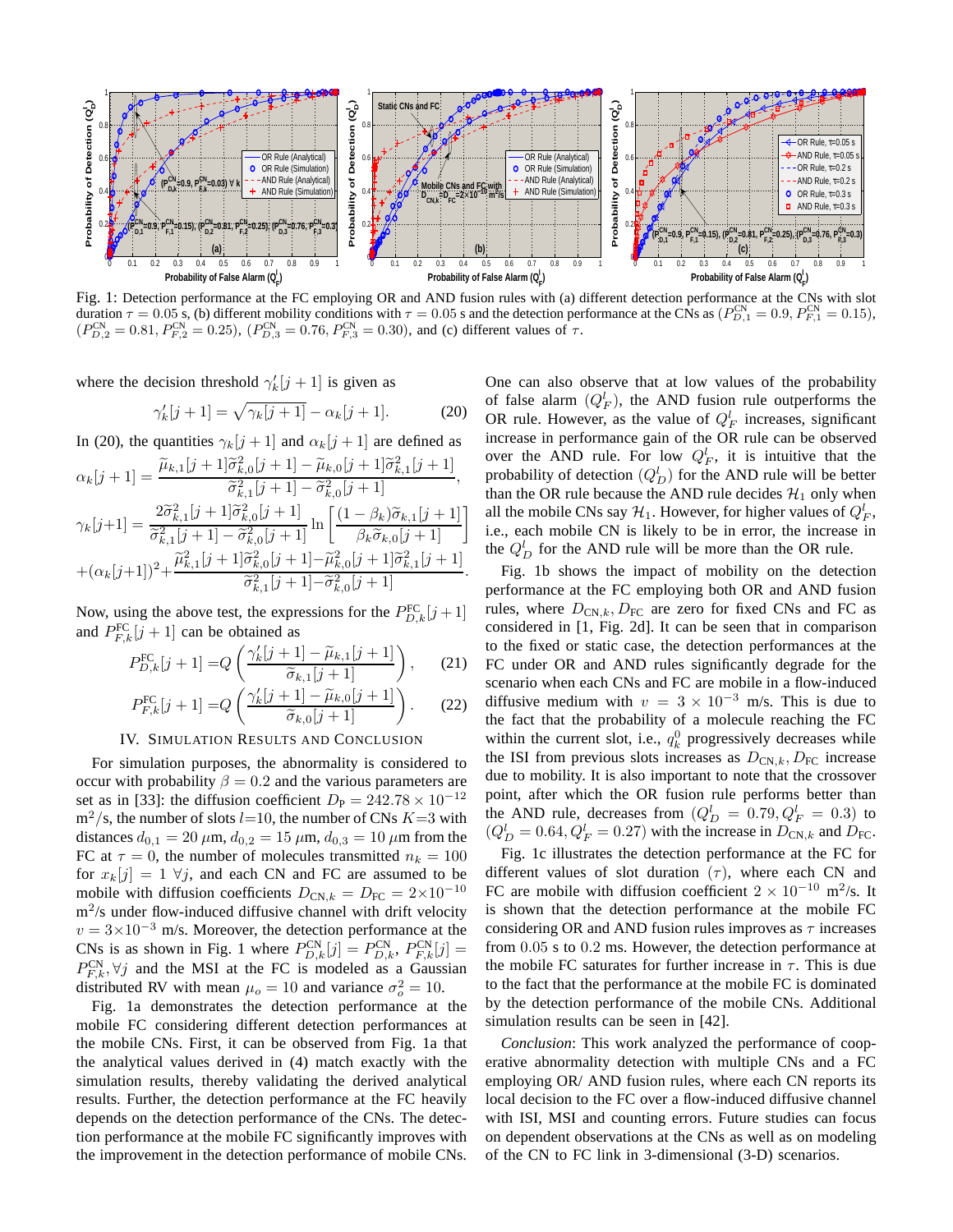#### **REFERENCES**

- [1] I. Akyildiz, M. Pierobon, S. Balasubramaniam, and Y. Koucheryavy, "The internet of bio-nano things," *IEEE Commun. Mag.*, vol. 53, no. 3, pp. 32–40, 2015.
- [2] Y. Chahibi, M. Pierobon, S. O. Song, and I. F. Akyildiz, "A molecular communication system model for particulate drug delivery systems," *IEEE Trans. Biomed. Eng.*, vol. 60, no. 12, pp. 3468–3483, 2013.
- [3] Y. Okaie, T. Nakano, T. Hara, and S. Nishio, *Target detection and tracking by bionanosensor networks*. Springer, 2016.
- [4] U. A. Chude-Okonkwo, R. Malekian, B. T. Maharaj, and A. V. Vasilakos, "Molecular communication and nanonetwork for targeted drug delivery: A survey," *IEEE Commun. Surveys Tuts*, vol. 19, no. 4, pp. 3046–3096, 2017.
- [5] Y. Sun, K. Yang, and Q. Liu, "Channel capacity analysis of blood capillary-based molecular communication," in *Proc. 2015 IEEE International Conference on Computer and Information Technology; Ubiquitous Computing and Communications; Dependable, Autonomic and Secure Computing; Pervasive Intelligence and Computing (CIT/IUCC/DASC/PICOM),*. IEEE, 2015, pp. 1209–1215.
- [6] L. Felicetti, M. Femminella, and G. Reali, "Establishing digital molecular communications in blood vessels," in *Proc. 2013 BlackSeaCom*. IEEE, 2013, pp. 54–58.
- [7] L. Felicetti, M. Femminella, T. Ivanov, P. Lio, and G. Reali, "A big-data layered architecture for analyzing molecular communications systems in blood vessels," in *Proc. 4th ACM International Conference on Nanoscale Computing and Communication*. ACM, 2017, p. 14.
- [8] L. Felicetti, M. Femminella, P. Liò, and G. Reali, "Effect of aging, disease versus health conditions in the design of nano-communications in blood vessels," in *Modeling, Methodologies and Tools for Molecular and Nano-scale Communications*. Springer, 2017, pp. 447–471.
- [9] A. Noel, K. C. Cheung, and R. Schober, "Joint channel parameter estimation via diffusive molecular communication," *IEEE Trans. Mol. Biol. Multi-Scale Commun.*, vol. 1, no. 1, pp. 4–17, 2015.
- [10] U. A. Chude-Okonkwo, R. Malekian, and B. S. Maharaj, "Molecular communication model for targeted drug delivery in multiple disease sites with diversely expressed enzymes," *IEEE Trans. Nanobiosci.*, vol. 15, no. 3, pp. 230–245, 2016.
- [11] L. Felicetti, M. Femminella, and G. Reali, "Simulation of molecular signaling in blood vessels: Software design and application to atherogenesis," *Nano Communication Networks*, vol. 4, no. 3, pp. 98–119, 2013.
- [12] W. Wicke, T. Schwering, A. Ahmadzadeh, V. Jamali, A. Noel, and R. Schober, "Modeling duct flow for molecular communication," *arXiv preprint arXiv:1711.01479*, 2017.
- [13] D. Malak and O. B. Akan, "Molecular communication nanonetworks inside human body," *Nano Commun. Netw.*, vol. 3, no. 1, pp. 19–35, 2012.
- [14] S. Ghavami, F. Lahouti, and A. Masoudi-Nejad, "Modeling and analysis of abnormality detection in biomolecular nano-networks," *Nano Commun. Netw.*, vol. 3, no. 4, pp. 229–241, 2012.
- [15] L. Felicetti, M. Femminella, G. Reali, and P. Liò, "A molecular communication system in blood vessels for tumor detection," in *Proc. ACM The First Annual International Conference on Nanoscale Computing and Communication*. ACM, 2014, p. 21.
- [16] S. Ghavami and F. Lahouti, "Abnormality detection in correlated Gaussian molecular nano-networks: design and analysis," *IEEE Trans. Nanobiosci.*, vol. 16, no. 3, pp. 189–202, 2017.
- [17] R. Mosayebi, V. Jamali, N. Ghoroghchian, R. Schober, M. Nasiri-Kenari, and M. Mehrabi, "Cooperative abnormality detection via diffusive molecular communications," *IEEE Trans. NanoBiosci.*, 2017.
- [18] R. Mosayebi, A. Ahmadzadeh, W. Wicke, V. Jamali, R. Schober, and M. Nasiri-Kenari, "Early cancer detection in blood vessels using mobile nanosensors," *arXiv preprint arXiv:1805.08777*, 2018.
- [19] R. Mosayebi, W. Wicke, V. Jamali, A. Ahmadzadeh, R. Schober, and M. Nasiri-Kenari, "Advanced target detection via molecular communication," *arXiv preprint arXiv:1805.01514*, 2018.
- [20] B. Chen, R. Jiang, T. Kasetkasem, and P. K. Varshney, "Channel aware decision fusion in wireless sensor networks," *IEEE Trans. Signal Process.*, vol. 52, no. 12, pp. 3454–3458, 2004.
- [21] B. Chen, L. Tong, and P. K. Varshney, "Channel-aware distributed detection in wireless sensor networks," *IEEE Signal Process. Mag.*, vol. 23, no. 4, pp. 16–26, 2006.
- [22] A. Patel, H. Ram, A. K. Jagannatham, and P. K. Varshney, "Robust cooperative spectrum sensing for mimo cognitive radio networks under csi uncertainty," *IEEE Trans. Signal Process.*, vol. 66, no. 1, pp. 18–33, 2018.
- [23] K. Srinivas, A. W. Eckford, and R. S. Adve, "Molecular communication in fluid media: The additive inverse Gaussian noise channel," *IEEE Trans. Inf. Theory*, vol. 58, no. 7, pp. 4678–4692, 2012.
- [24] N. Farsad, W. Guo, C.-B. Chae, and A. Eckford, "Stable distributions as noise models for molecular communication," in *Proc. IEEE GLOBE-COM*, 2015, pp. 1–6.
- [25] W. Haselmayr, S. M. H. Aejaz, A. T. Asyhari, A. Springer, and W. Guo, "Transposition errors in diffusion-based mobile molecular communication," *IEEE Commun. Lett.*, vol. 21, no. 9, pp. 1973–1976, 2017.
- [26] N. Varshney, A. K. Jagannatham, and P. K. Varshney, "On diffusive molecular communication with mobile nanomachines," in *Proc. CISS*. IEEE, 2018.
- [27] N. Varshney, W. Haselmayr, and W. Guo, "On flow-induced diffusive mobile molecular communication: First hitting time and performance analysis," *arXiv preprint arXiv:1806.04784*, 2018.
- [28] B.-B. C. Youan, "Chronopharmaceutical drug delivery systems: Hurdles, hype or hope?" *Advanced drug delivery reviews*, vol. 62, no. 9-10, pp. 898–903, 2010.
- [29] S. S. Hori and S. S. Gambhir, "Mathematical model identifies blood biomarker–based early cancer detection strategies and limitations," *Science Translational Medicine*, vol. 3, no. 109, pp. 109ra116–109ra116, 2011.
- [30] L. Wu and X. Qu, "Cancer biomarker detection: recent achievements and challenges," *Chemical Society Reviews*, vol. 44, no. 10, pp. 2963–2997, 2015.
- [31] V. Jamali, A. Ahmadzadeh, C. Jardin, H. Sticht, and R. Schober, "Channel estimation for diffusive molecular communications," *IEEE Trans. Commun.*, vol. 64, no. 10, pp. 4238–4252, 2016.
- [32] A. Singhal, R. K. Mallik, and B. Lall, "Performance analysis of amplitude modulation schemes for diffusion-based molecular communication," *IEEE Trans. Wireless Commun.*, vol. 14, no. 10, pp. 5681–5691, 2015.
- [33] N. Tavakkoli, P. Azmi, and N. Mokari, "Performance evaluation and optimal detection of relay-assisted diffusion-based molecular communication with drift," *IEEE Trans. Nanobiosci.*, vol. 16, no. 1, pp. 34–42, 2017.
- [34] T. Nakano, Y. Okaie, and J.-O. Liu, "Channel model and capacity analysis of molecular communication with Brownian motion," *IEEE Commun. Lett.*, vol. 16, no. 6, pp. 797–800, 2012.
- [35] A. Ahmadzadeh, V. Jamali, A. Noel, and R. Schober, "Diffusive mobile molecular communications over time-variant channels," *IEEE Commun. Lett.*, 2017.
- [36] A. Ahmadzadeh, V. Jamali, and R. Schober, "Stochastic channel modeling for diffusive mobile molecular communication systems," *IEEE Trans. Commun.*, 2018.
- [37] A. Noel, K. C. Cheung, and R. Schober, "Optimal receiver design for diffusive molecular communication with flow and additive noise," *IEEE Trans. Nanobiosci.*, vol. 13, no. 3, pp. 350–362, 2014.
- [38] L.-S. Meng, P.-C. Yeh, K.-C. Chen, and I. F. Akyildiz, "MIMO communications based on molecular diffusion," in *Proc. IEEE GLOBECOM*, 2012, pp. 5380–5385.
- [39] M. Pierobon and I. F. Akyildiz, "Diffusion-based noise analysis for molecular communication in nanonetworks," *IEEE Trans. Signal Process.*, vol. 59, no. 6, pp. 2532–2547, 2011.
- [40] M. H. Kabir, S. R. Islam, and K. S. Kwak, "D-MoSK modulation in molecular communications," *IEEE Trans. Nanobiosci.*, vol. 14, no. 6, pp. 680–683, 2015.
- [41] L.-S. Meng, P.-C. Yeh, K.-C. Chen, and I. F. Akyildiz, "On receiver design for diffusion-based molecular communication," *IEEE Trans. Signal Process.*, vol. 62, no. 22, pp. 6032–6044, 2014.
- [42] N. Varshney, A. Patel, Y. Deng, W. Haselmayr, P. K. Varshney, and A. Nallanathan, "Technical Report: Abnormality detection inside blood vessels with mobile nanomachines," NIST Maryland, Tech. Rep., 2018, [Online] https://bit.ly/2RcxTjU